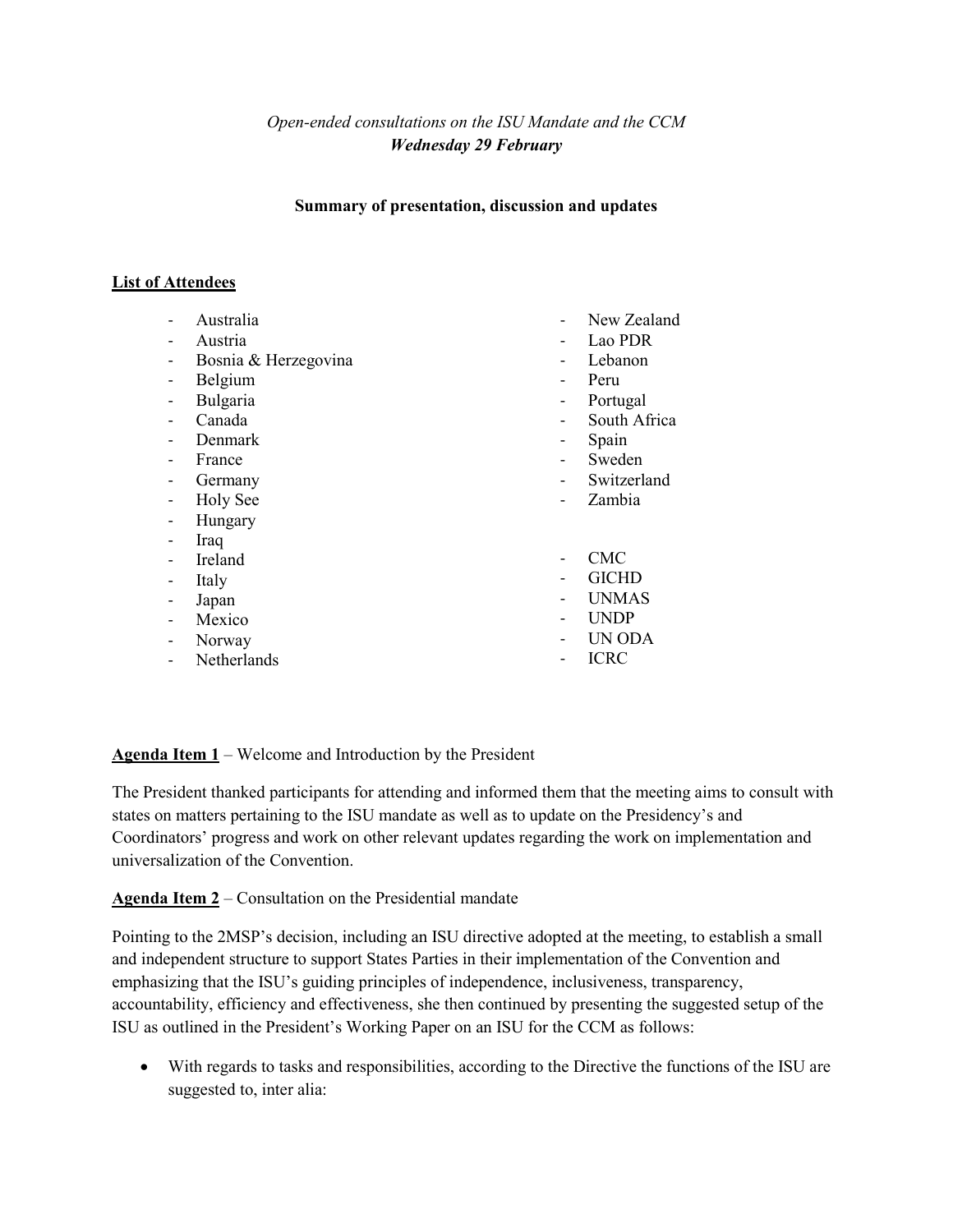- − Assist the President in all aspects of the presidency, support with regards to formal and informal meetings of the Convention, advisory role to SPs in relation to implementation;
- − Maintain a resource base of relevant technical expertise;
- − Act as the focal point for the Convention, providing a platform to facilitate communication between States Parties, and all relevant other actors, including efforts to support the universalization of the Convention;
- − Maintain the 'living memory' of the Convention, by keeping records of formal and informal meetings and other relevant expertise and information pertaining to implementation;
- − Organise the set-up of a sponsorship programme assisted by the host and provide guidance, input and support to the programme.
- − The ISU would be the institutional home of the CCM, documenting the on-going work of the Convention and providing a comprehensive point of reference for interested parties and stakeholders. The ISU would also be the externally focused public face of the Convention, and a reliable and relevant source for information on what the Convention is and does;
- The Structure and format of ISU envisioned by SPs, is a lean and effective organization with following staff members:
	- − It is suggested to hold a basic infrastructure of adequate workspace for up to 4 persons including a Director, an Implementation Support Specialist and an Implementation Support Assistant.
	- − The ISU would primarily focus on core functions for the implementation of the convention for the benefit and in support of the efforts of all States Parties. In addition the ISU can, upon request, respond to individual State party needs and should to the extent that it goes beyond the capacity and core budget of the ISU, outsource noncore activities to avoid unnecessary institutional growth and commitments.

The President then presented three options discussed in consultations of a potential financial model for the future ISU, namely a fully assessed financial foundation, a hybrid and an ISU supported by voluntary contributions. For an outline of the respective models please see *Annex 1.* It was highlighted that the funding for the Meeting of States Parties is, in accordance with the treaty text of the CCM, separate from that of the need of financial sourcing for an ISU as decided by State Parties and would be sourced through a separate, already existing process undertaken by the UN in which contributions from States would be based on participation at the MSP itself, and that contributions towards a sponsorship programme would be based on voluntary contributions to the entity that at any time is delegated to administer such a programme. The President further welcomed the informal offer of voluntary contributions towards core functions made during consultations, which would, in the event of an architecture supported by a hybrid financial model based on a combination of assessed and voluntary contributions further decrease the amount that would need to be assessed from states.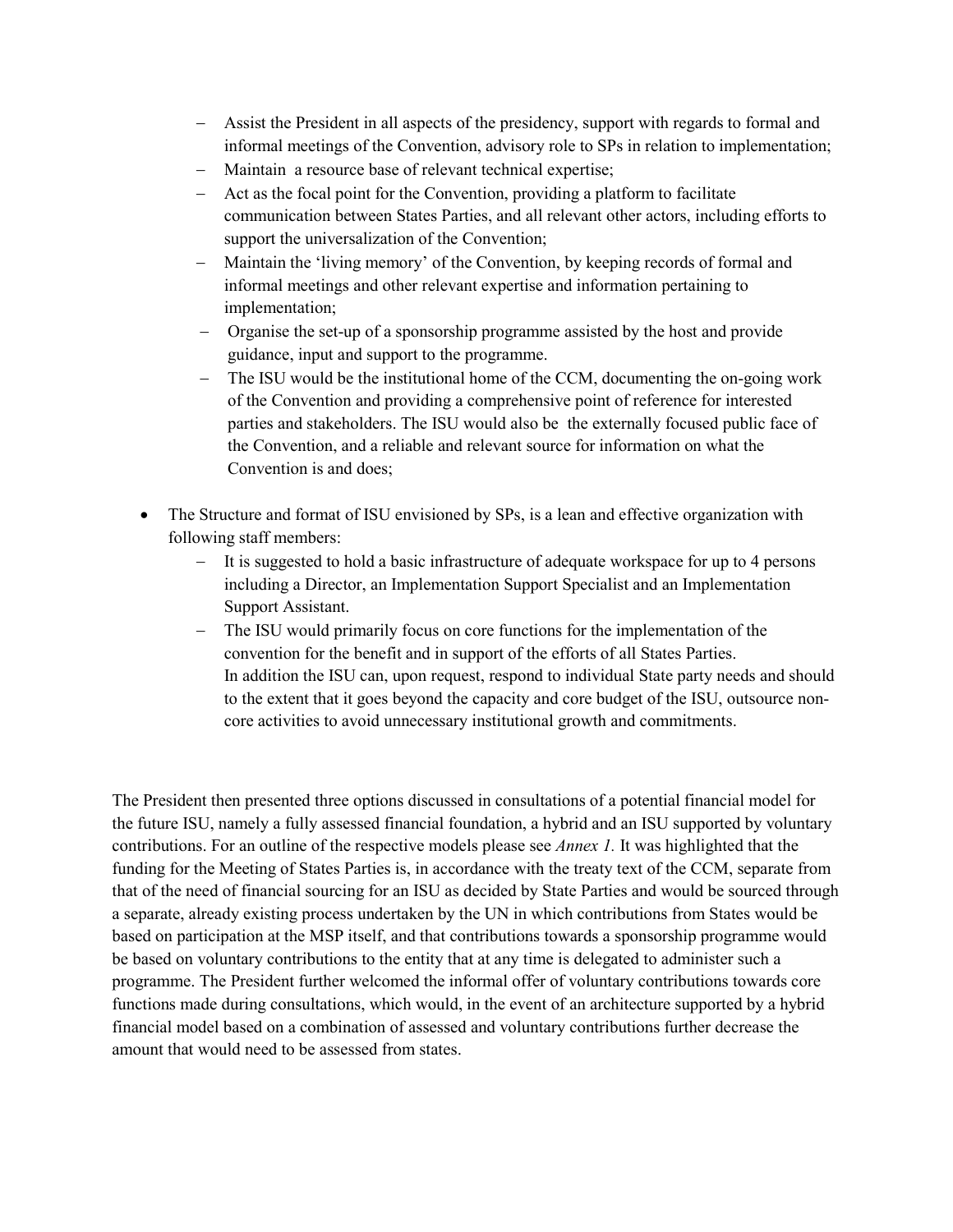Finally, the President introduced elements for a draft decision that seek to capture the aspects outlined above for the benefit of a focused discussion. Please find these elements in *Annex II*.

The President then opened the floor for comments and questions.

In unison, states thanked the Presidency and its team for their efforts put into the preparations of the meeting, emphasizing the inclusive and transparent approach in which the Beirut mandate has been carried forward. In summary, a considerable amount of states expressed a preference for either a fully assessed or hybrid financial model, whilst a number of states also emphasized a level of flexibility in this regard, indicating an encouraging room for compromise. In addition 5 states expressed the preference for an ISU supported by voluntary contributions.

With reference to parallel discussions of the APMBC and experience gained in this context, it was further emphasized that it would be crucial to get the financial model for an ISU right from the start, prior to the formal set up of an ISU and that any chosen option should enable a maximum number of states to make contributions towards a jointly owned ISU. Among the states advocating for voluntary contributions it was also proposed to include a review clause to be incorporated into any decisions on the future financial model of the ISU enabling states to alter the structure suggested for the support of the ISU. This in turn led some states to highlight the difficulty that may be faced in taking a decision to change the model once it had already been adopted.

Some states requested further details with regards to the recruitment process foreseen, post level and competencies of future ISU staff and more specific ToRs. A few states also underlined that ways of cooperation with other institutions such as the ISU of the APMBC should be explored in order to avoid duplication of tasks and responsibilities.

The President welcomed further input, referred to continued consultations and outreach to states that could not participate today and requested that views were shared with her team.

**Agenda Item 3** – Updates on other relevant matters

The President then asked the *Coordinators to give brief updates* on their respective thematic areas.

On *Universalization* Portugal announced that it has brought together a team of countries to assist with universalization efforts, namely Belgium (Western Europe), Bulgaria (Eastern Europe), Canada (North America), Chile (South America), Costa Rica (Central America), Lao PDR and Japan (Asia), Lebanon (Middle East), Zambia and Togo (Africa), Portugal (Lusophone countries) and the CMC and ICRC. Furthermore, a mailing list of focal points in all countries has been established to facilitate the exchange of initiatives, views and experiences. Moreover, outreach efforts have been prioritized on countries that are signatories at the final stages of ratification, states not party from a conflict zone and on regions with low levels of membership.

On *Clearance* Lao PDR requested affected States Parties to submit a national strategic plan drawing from the individual challenges faced and lessons learned. Ireland pointed to the "Food for thought" paper circulated among operators for their input and emphasized that the main message they seek to convey is that clearance is an achievable task.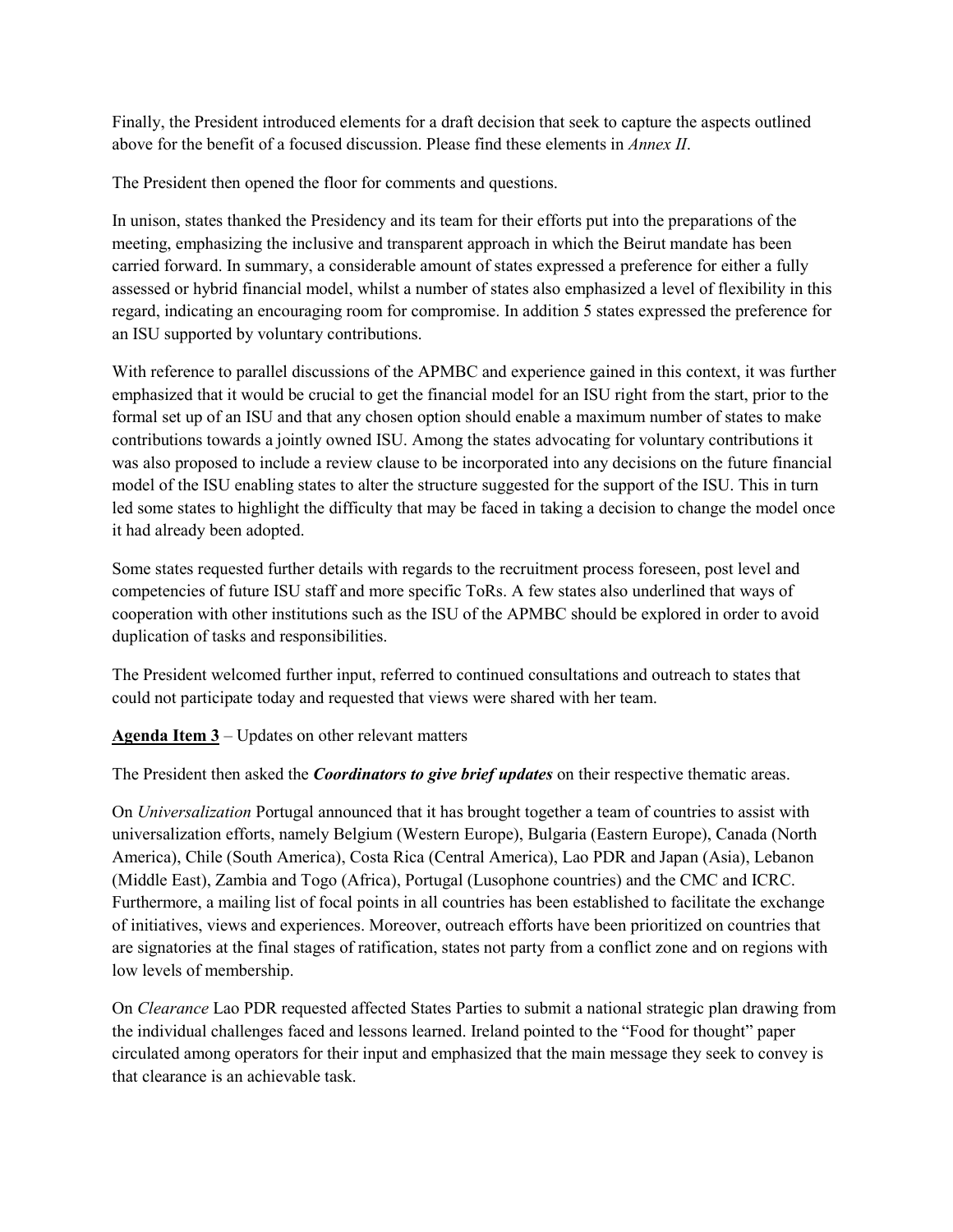On *Victim Assistance* Austria announced the plan to send out a letter encouraging states to use the informal Intersessional meeting for sharing best practices and identifying the work that lies ahead. Furthermore, they would like to facilitate a need's based approach by means of tandem discussions between practitioners and governmental representatives during the Intersessionals and seek to integrate work into disability, human rights, health and development approaches.

On *Cooperation and Assistance* Spain and Mexico pointed to a letter circulated to States Parties on 18 January requesting States Parties contributions (max. 10 pages, Deadline April 13) to a best practices catalogue and encouraged participants to seize this opportunity to share experience on the implementation practices and challenges met as there have so far not been any contributions. They further invited signatories, non-SPs and other relevant actors to participate in the project. Finally, they invited states to announce their specific needs for cooperation and assistance through the Coordinators and emphasized that both the request and provision of cooperation and assistance constitutes rights and obligations under the Convention and that the intersessionals provides an opportune context in which to express these needs and expressions of support.

On *Stockpile Destruction* Germany announced that the Intersessional session will consist of two parts, the first concentrating on stockpile destruction and the second concentrating on stockpiles retained for training purposes. The Coordinators have further consulted with technical experts on safety storage of stockpiles in the lead up to destruction and look forward to see how this can be integrated into the discussion.

On *National Implementation* New Zealand reports that while progress has been made, a significant number of states have not yet submitted reporting. Further announced that they have developed two tools circulated in Beirut (Model Legislation: Cluster Munitions Act 201, and CCM National Implementation Checklist) and reemphasized that they are happy to assist States further in these aims.

On *Reporting* Belgium announced to have launched the drafting of a reporting guide to be presented at the Intersessional Meeting and asked all States Parties interested to provide input. Further indicated that reminder letters on Art. 7 and initial reports are being sent out to different States Parties.

Subsequent to the updates by Coordinators, the *Cluster Munition Coalition (CMC)* took the floor, emphasizing the current window of opportunity for universalization and encouraged more countries to come on board. Further updates included that their current outreach efforts are focused on the ratification of affected non-signatories with stockpiles and shared that they had encouraging information with regards to the efforts of Cambodia, Malaysia, Thailand, South Sudan and Solomon Islands considering accession to the CCM. Furthermore, the CMC announced that they have launched a comprehensive communications campaign, telling the stories of survivors and thereby reminding states why the implementation of the Convention is so important. Finally, it underlined that the key message should be that the implementation of the Convention can easily be achieved with the right amount of communication and commitment.

Finally, Norway gave an *update on the 3MSP preparations*, announcing that the 3MSP will be held at the Oslo Congress Center, 400-600 delegates are expected, high-level attendance is not expected and invitations will be send out on 3 April. Norway stated that the 3MSP site will be set up on the Convention website [www.clusterconvention.org](http://www.clusterconvention.org/) and that all key documents will be accessible on this site. Norway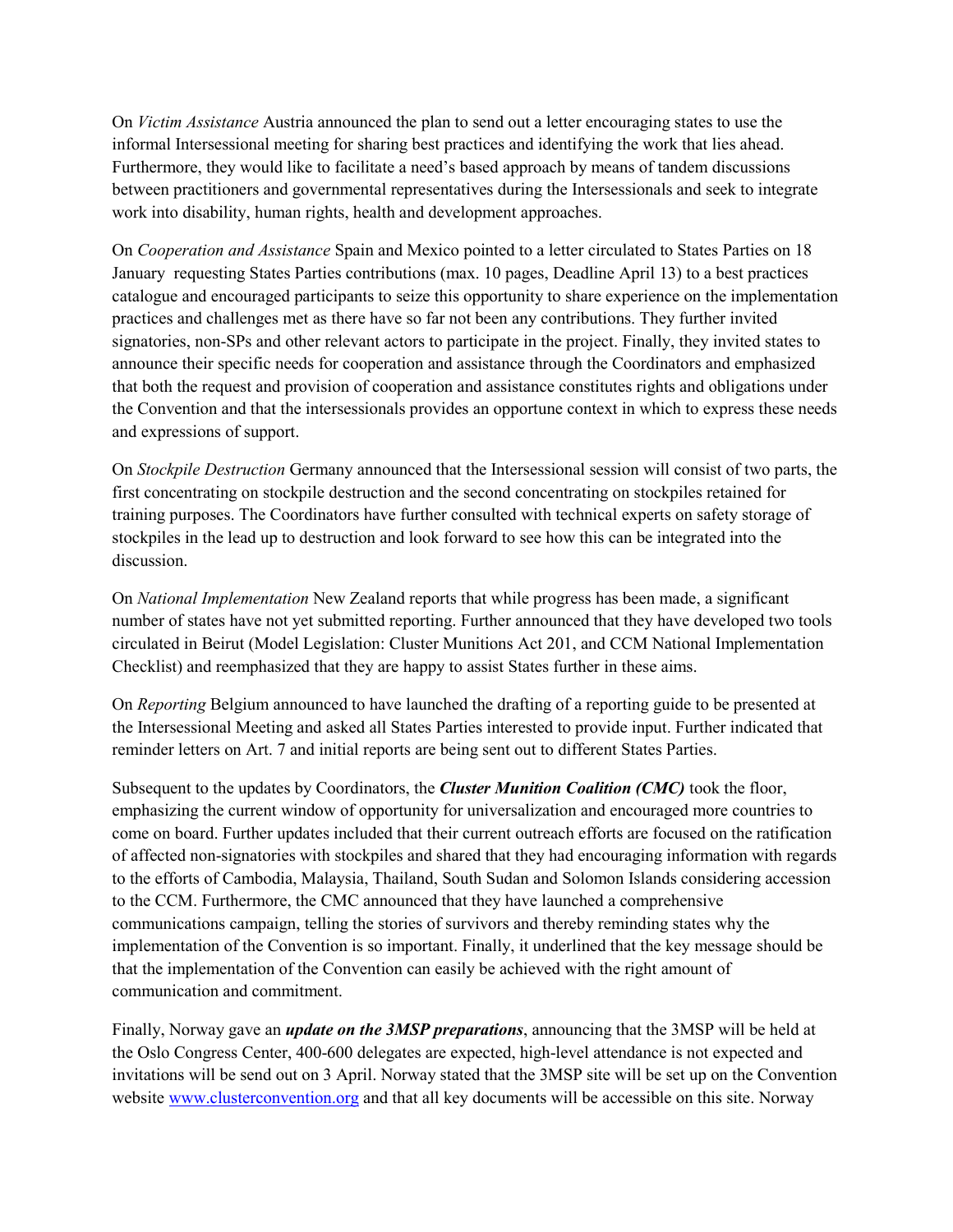also reminded of the importance to apply for visas in time and to send the compulsory Note Verbale to UN ODA outlining the names of Head and members of state delegations delegated to represent their individual state at the 3MSP.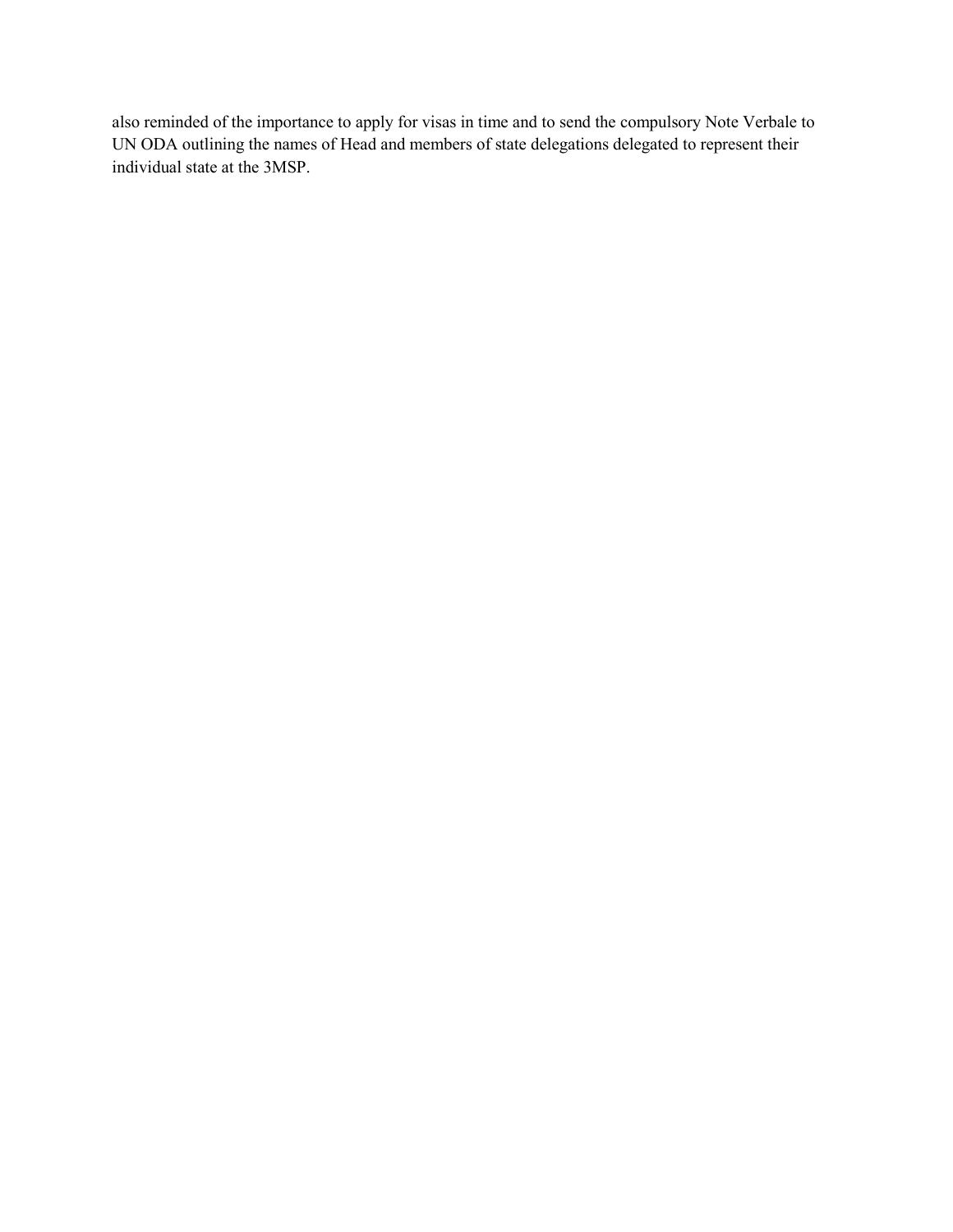### **Annex I**

### **Working paper on Potential Financing Models for a CCM Implementation Support Unit**

Since the Second Meeting of States Parties to the CCM, on-going discussions within the Coordination Committee have been taking place to fully realise the various elements of an ISU that this will entail. The following outline can be considered the result of these discussions. Whilst they remain a work in progress, the options described below are in accordance with what the President feels is an accurate representation of the possible requirements identified within the Coordination Committee for the consideration of States Parties, as was also presented to states at an open-ended consultation 29 February 2012.

The President has explored the option of an assessed financial basis for setting up and undertaking the functions of the future ISU, as well as one solely based on voluntary contributions. In addition the President has also considered the possibility of a hybrid mechanism which would contain elements of an assessed platform and voluntary contributions that could be made towards core and non-core activities respectively. In this instance, when voluntary funds would be contributed towards core functions, this would also assist in bringing down the amount that would then be assessed.

#### **Voluntary Contributions Based Model**

First considering a model based solely on voluntary contributions, it would be imperative to establish where funds would come from to ensure that this model is sustainable, effective and predictable over a long-term basis in the delivery of the core functions of the ISU as decided by States Parties. In other words it would be necessary not only to identify a model but to ensure that it is realistic and secures the necessary funding needed in order to actually establish an ISU, capable of providing long term solutions to issues pertaining to the implementation of the CCM. Other than this, little further explanation is required for the mechanism.

#### **Assessed Contributions Based Model**

An assessed model would be built upon the UN resolution utilised to assess Member States for the apportionment of the expenses of the UN, but would distribute the cost of the housing and operation of the ISU amongst States Parties. This model would take into account the ability of states to contribute with reference to their financial capacity and follow the initial scale of assessment in accordance with Resolution 64/248 of the General Assembly dated 5 February 2010. All core and non-core costs would need to be included in accordance with State Party decisions on the activities of the future ISU. Other models of the apportionment of expenses could also be considered.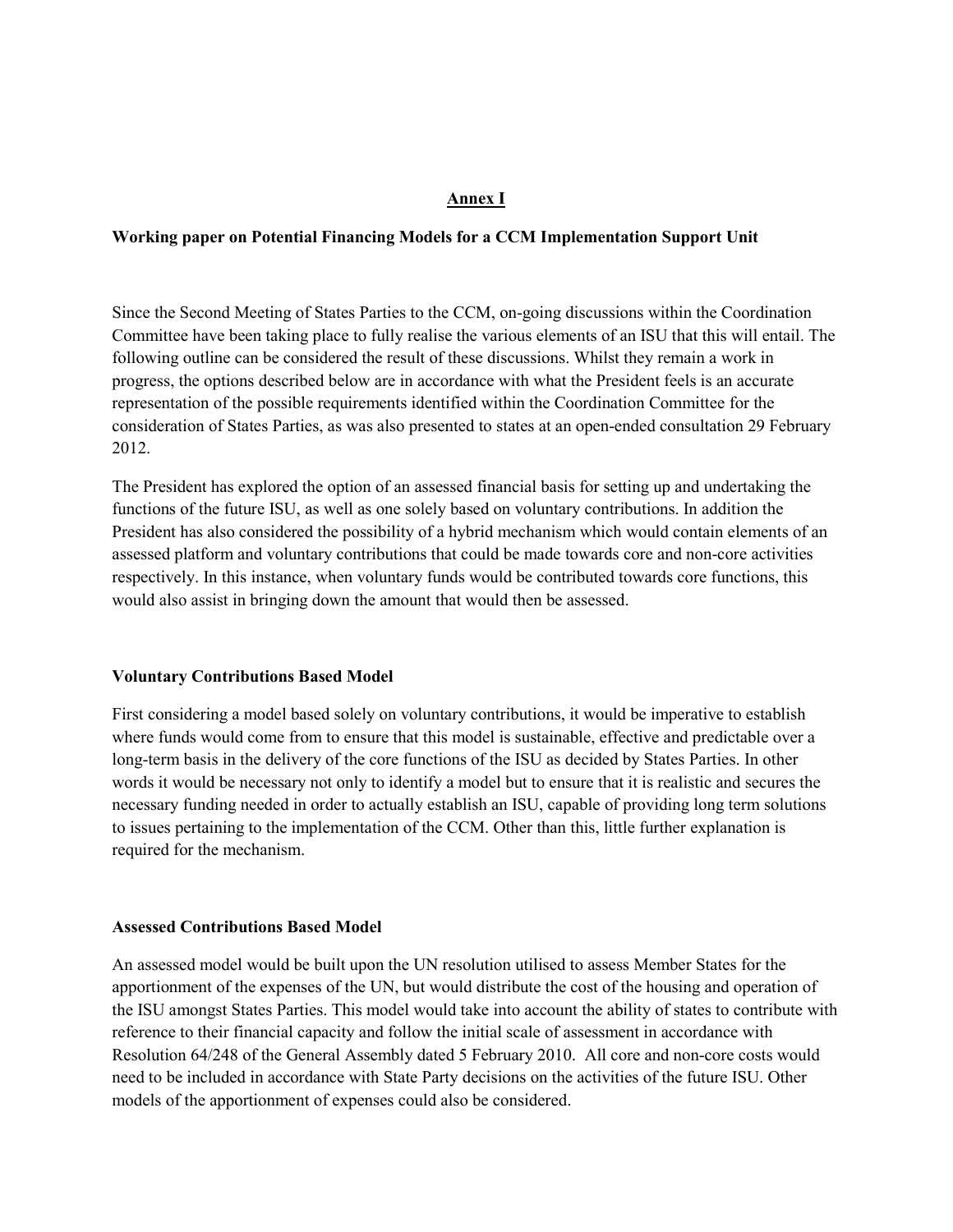## **Hybrid Contributions Based Model**

A hybrid model would combine assessed contributions with those of a voluntary nature to cover core functions and non-core functions as determined by States Parties, as well as by earmarking in accordance with donor preferences. The amount of assessed contributions collected would go towards covering the costs of core functions of the ISU.

It should be noted in this regard that Switzerland has announced its readiness to contribute voluntarily to the core costs/functions of the future ISU. Under this model, a contribution as such implies bringing down the total amount of financial means that would need to be assessed to fulfill core functions. Consultations conducted thus far have indicated that additional voluntary contributions are likely and could therefore be possible as contributions towards core functions of the ISU.

It will ultimately be up to States Parties to decide on the nature and division of core and non-core functions, based on the preliminary assumption/understanding that core functions are activities that benefit the Convention as a whole and the efforts by all States Parties whilst non-core functions are of an individual nature that are requested on the basis of particular needs specified and requested by individual States Parties.

It should be highlighted that in all potential cases, funding for the Meetings of States Parties (MSP) is sourced through a separate process that lies with UNODA.